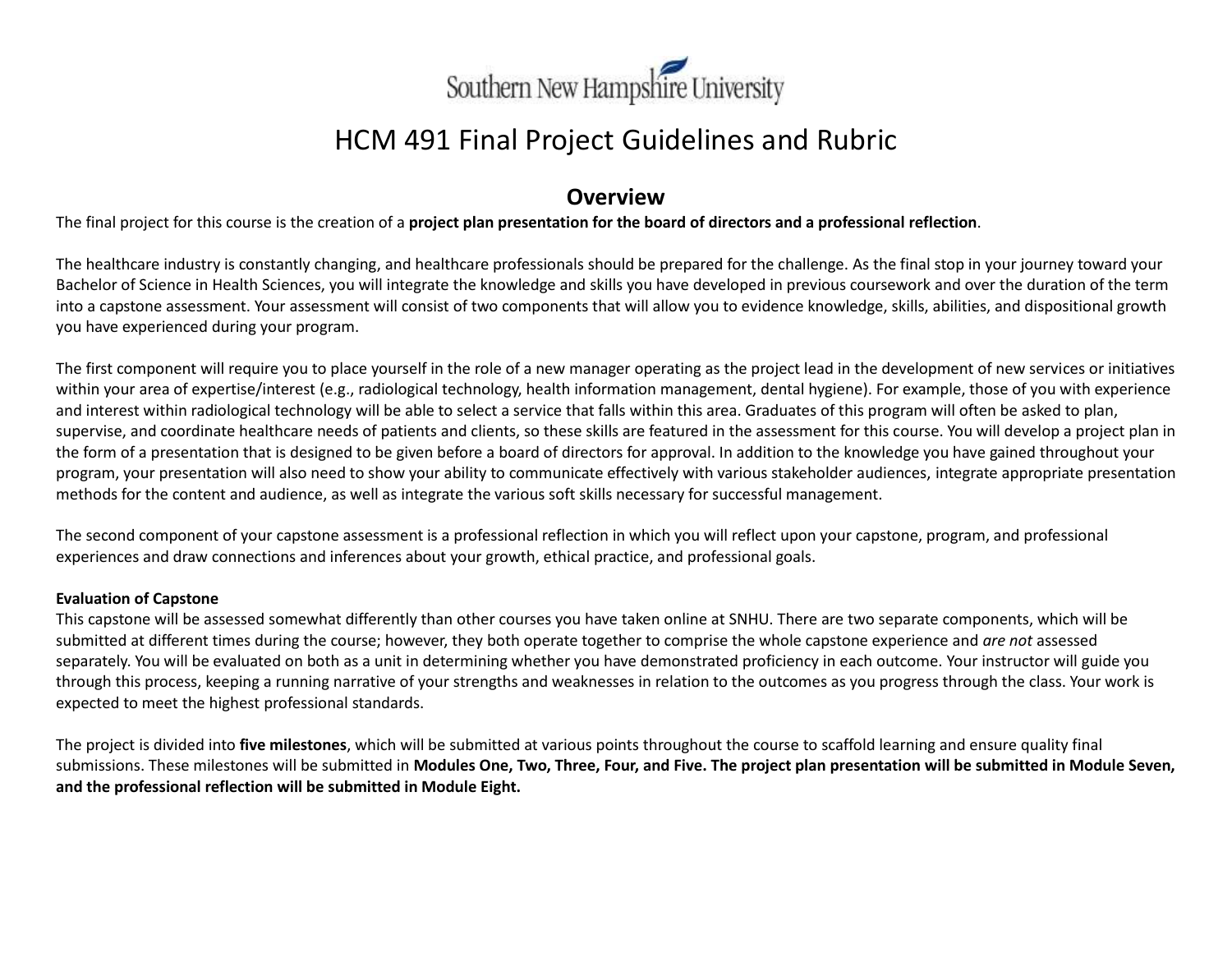

#### **In this assignment, you will demonstrate your mastery of the following course outcomes:**

- HCM-491-01: Engage diverse healthcare stakeholders using communications that reflect keen interpersonal skills, effective collaboration practices, and deep cultural competence
- HCM-491-02: Demonstrate knowledge of microeconomic, macroeconomic, and financial principles through monitoring and utilization of financial and economic data for decision making and strategic planning
- HCM-491-03: Utilize principles and functions of management to foster organizational development, promote effective use of human resources, and enhance operations
- HCM-491-04: Assess contemporary policies, regulations, and governance structures relevant to the United States healthcare delivery system and their implications for ethical decision-making
- HCM-491-05: Promote dynamic organizational cultures that establish strategic visions, methodically analyze and interpret data based on sound epidemiological and statistical principles, and embrace change for continuous healthcare quality improvement
- HCM-491-06: Demonstrate the application of healthcare management principles to improve the delivery of patient care within their technical discipline/department

## **Prompt**

Working individually with your instructor, you will select, research, and analyze a healthcare service need for a targeted patient population. You may choose your current healthcare employer, or you may select a healthcare agency or provider with the approval of your instructor. Generally speaking, you will conduct research on a healthcare agency's need that will form the basis of your project plan and ultimately lead to findings and recommendations that attempt to address the identified need. This first component will also inform your professional reflection, in which you will evaluate your experiences in this program, capstone experience, and field of interest and discuss the importance and impact of ethical practice in healthcare.

#### **Capstone Component 1: Project Plan Presentation**

Your project plan must be submitted in the form of a comprehensive presentation to the board of directors of your selected institution for approval and buy-in. You have the flexibility to utilize PowerPoint or another comparable presentation tool, with instructor approval. Your presentation is expected to be professionally crafted to the needs and specifications appropriate for the discipline, area of interest, and type of initiative you are proposing. Because your initiative or project plan will be different from others' in your capstone experience, you will likely include different additional resources, information, visuals, and strategies for progress. At minimum, your presentation must address/include the following:

- I. **Profile:** Provide the agency or institution profile and background (i.e., type of organization, historical information, information about growth, current or past initiatives, etc.).
- II. **Healthcare Need:** Identify the need or opportunity within the organization and describe its impact for the organization, its purpose and target population, and impacts to the greater healthcare environment, if any. How do you plan on addressing this need or opportunity? What is your initiative?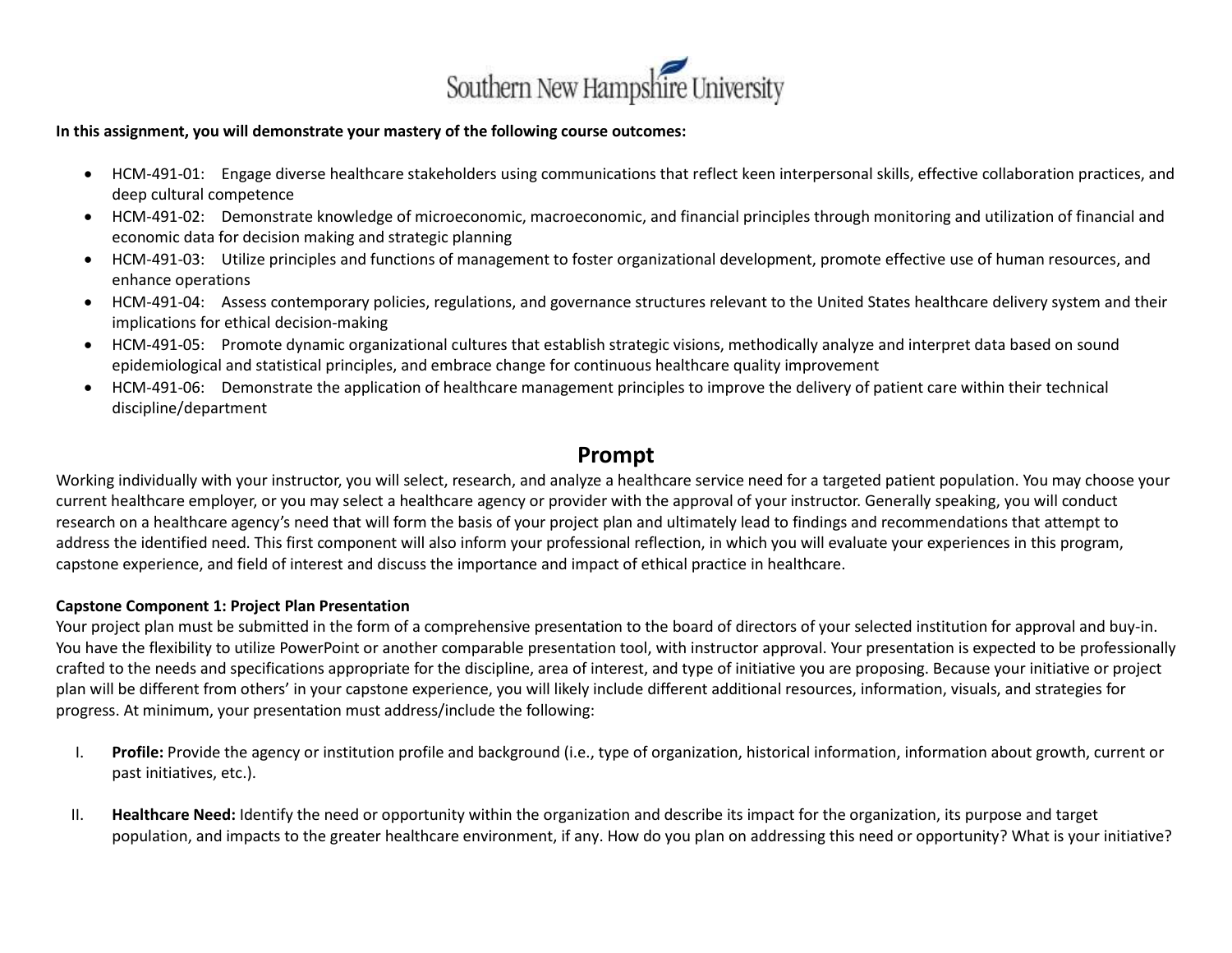

- III. **Evidence:** Provide the research evidence that shows that the identified need or opportunity is in fact a need, and any research you completed to formulate the initiative.
- IV. **Implementation Plan:** Provide a comprehensive plan for implementation that includes the following:
	- A. A discussion on the target area or intended population to be served and the identified needs to be solved by the initiative. This is also where you should establish the goals.
	- B. The timeline and implementation milestones of the initiative.
	- C. An assessment of the financial impact of the initiative, including any necessary capital expenditures, necessary fundraising, or potential financial benefits that may result from the initiative. Depending on your initiative, your response to this section may include much more detail and areas of financial impact.
	- D. An evaluation of additional resources needed to effectively implement the initiative, including staffing, equipment, technology needs, and so forth.
	- E. Consideration of all federal and state regulations relevant to the proposed initiative and what needs to be done to ensure that the initiative follows these regulatory and legal standards.
	- F. An ethics review to ensure ethical implementation and ethical practice regarding the initiative. This may require identifying potential ethical challenges and formulating plans for monitoring behavior, practices, procedures, and so forth.
- V. **Evaluation Plan:** This plan for managing and measuring progress and success of your initiative should include the following:
	- A. A discussion of the specific goals and milestones of implementation of the initiative. Be sure to lay out your goals in a clear, obtainable fashion and to ensure that progress milestones are clear, reasonable, and consistent.
	- B. Specific definitions of measures of progress towards obtaining the intended goals and a description of the tools that you would use to measure progress. What strategies will be used to measure success, and how will adjustments be made should progress towards these goals fall short or change?
	- C. How do you intend to collect and analyze information to ascertain stakeholder satisfaction with the initiative? What information will be looked at, and who are the stakeholders that will be considered?
- VI. **Communication and Management Plan:** This plan for communicating with the various groups and stakeholders should include the following:
	- A. **Progress Communication:** Discussion on the strategies and practices that will be used to communicate progress with management, the board of directors, and other stakeholders within the organization.
	- B. **Change Management Plan:** Discussion on strategies that will be used to guide relevant parties through the changes that the initiative will require. This will need to include strategies on dealing with impacted employees, patients, clients, and even departments and outside stakeholders, depending on the type of initiative within your organization.
	- C. **Post-Implementation Communication:** How will results and ongoing communications be provided? Who will be the audiences for these various communications, and how will you ensure that each audience receives the correct information in an appropriate manner and time?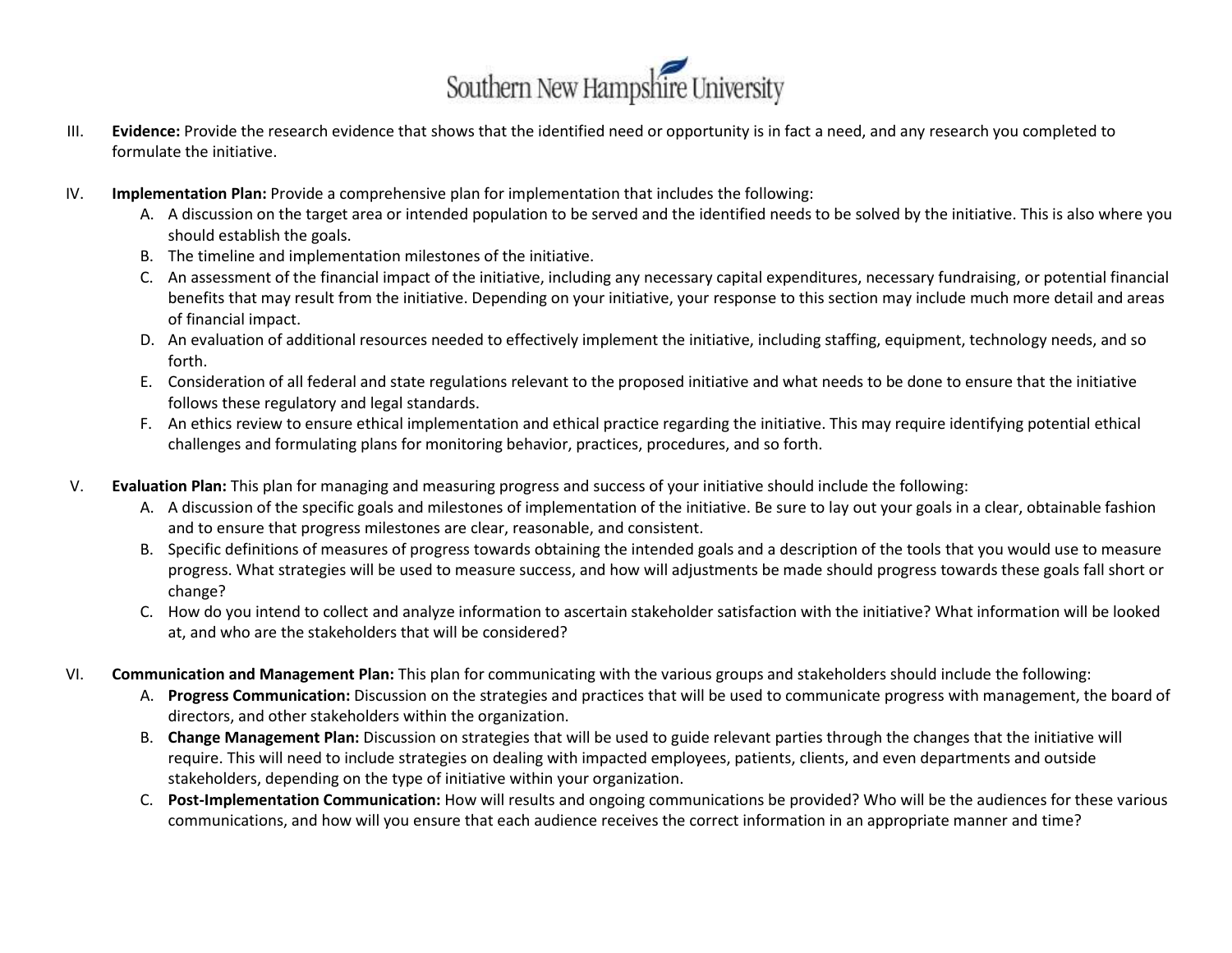

#### **Capstone Component 2: Professional Reflection**

For the second and final component of your capstone, you will write an essay in which you discuss the process and outcomes of this project, and your overall Health Science program journey and experiences. You will also speak more specifically about how the project relates to your area of expertise/interest and your desired career path. Writing reflectively allows you to think deeply and consciously about your experiences, which is invaluable to successful practice in the field of healthcare management/health science.

You should envision this component as a personal reflection on the capstone and your experience in the Health Science program as a whole. For instance, relative to the capstone, you could discuss what you did—or intended to do—and then consider what worked well, what challenges you faced, and what you would change or do differently to make your experience better. In reflecting on your time here at SNHU, you might discuss where you started, where you have ended up, where you see yourself going, and so on. Note that this component is not about evaluating the capstone itself, but rather your experience within the capstone project.

Some of the issues that you could address in this final component of this capstone may include, but are not limited to, the following:

- Overall, what was your capstone experience like?
- Reflect on the significance of the capstone in relation to your own experience at SNHU.
- What connections do you see between your capstone and your academic program?
- How will you apply what you have learned to your future academic and/or professional life?
- How can you relate ethics or maintain ethical principles in your profession?

## **Milestones**

**General information on milestones:** Each milestone will guide you through the development of your project. Component 1 will be a slide presentation utilizing the information you developed from your milestone assignments. The milestones will be revised and submitted as part of the final project.

### Milestone One: *Profile and Healthcare Need*

In **Module One**, in a post to the course discussion forum, provide the agency or institution profile and background (i.e., type of organization, historical information, information about growth, current or past initiatives, etc.). Identify the need or opportunity within the organization and describe its impact on the organization, its purpose and target population, and its impacts on the greater healthcare environment, if any. How do you plan on addressing this need or opportunity? What is your initiative? Describe the policy or guideline you identified on the [Health.gov](http://health.gov/) website and how this information will impact your project. Your submission to the discussion forum should be one to two PowerPoint slides.

In response to your peers, comment on their process for addressing the need or opportunity. Provide recommendations for implementation. Reference at least one article or the required readings to support your comments.

Your submission to the discussion forum should be one to two PowerPoint slides. **This milestone is graded with the Milestone One Rubric.**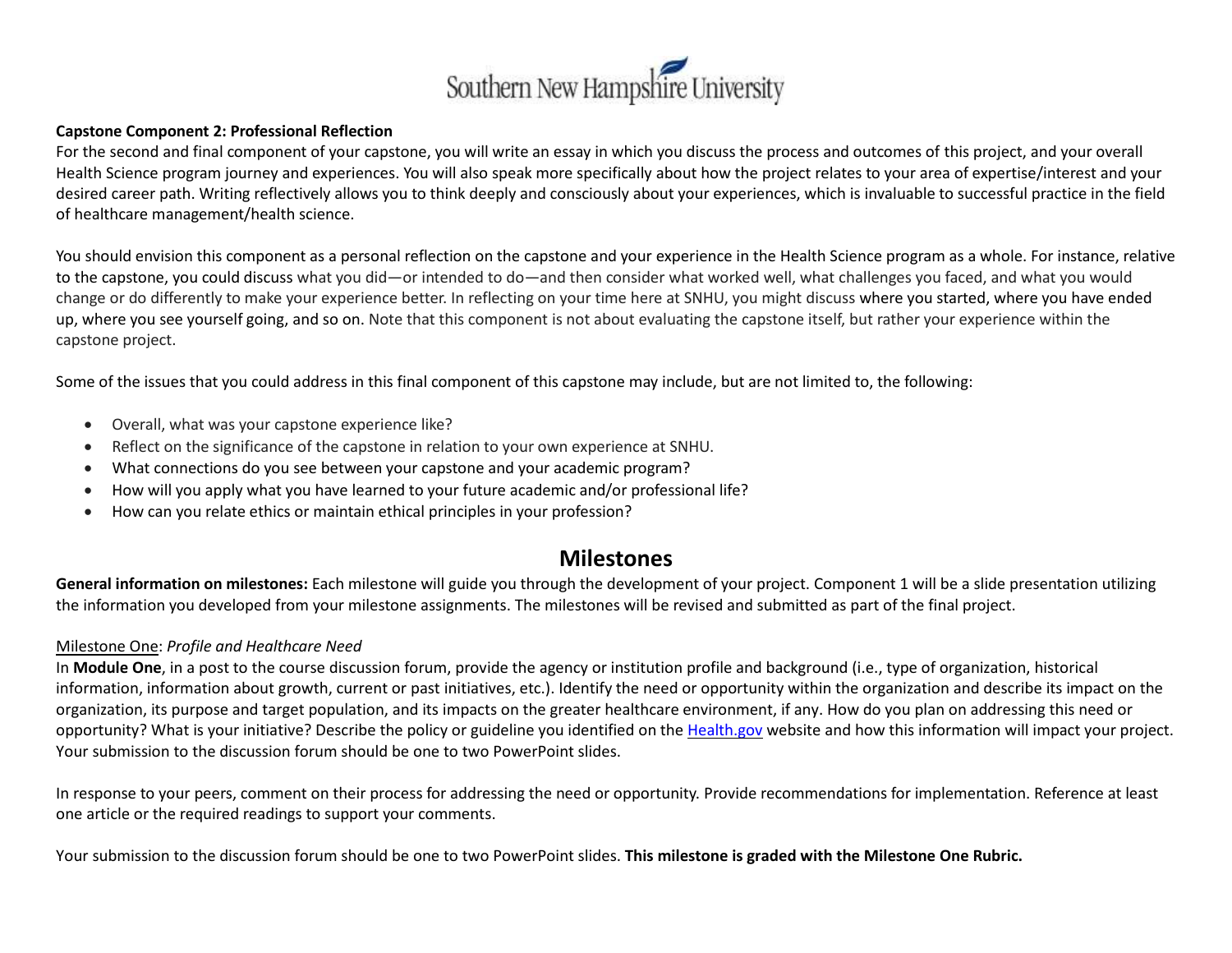

#### Milestone Two: *Draft of Evidence*

In **Module Two**, you will submit your draft of Evidence (Section III). In this section, discuss at least five peer-reviewed journal articles supporting the healthcare need or opportunity identified for this project and development of the initiative. This section should be at least one to two slides. **This milestone is graded with the Milestone Two Rubric.**

Steps for Development (Try to do at least one of these steps each day throughout the week to help you complete this milestone):

- Begin by creating your ECLIPSE statement: expectation, client group, location, impact, professionals involved, and service. This framework is useful for a project related to health policy and management issues. Expectation encourages reflection on what information is needed for improvement, innovation, or knowledge. Impact looks at what you would like to achieve, for example, team communication improvements.
- Identify key search terms.
- Identify search databases (Medline, PubMed, etc.).
- Search and review articles that support your need or opportunity and initiative development.
- Synthesize the information in these articles to support your project. Synthesis is about concisely summarizing and linking different sources in order to review the literature on a topic, make recommendations, and connect your project idea to the research.

### Milestone Three: *Draft of Implementation Plan*

In **Module Three**, you will submit your draft of Implementation Plan (Section IV). This section is meant to discuss the target area or intended population to be served and identify problems and at least one innovative solution and how it will be implemented. This section should be at least two to three slides. **This milestone is graded with the Milestone Three Rubric.**

Steps for Development (Try to do at least one of these steps each day throughout the week to help you complete this milestone):

- Begin by formulating a discussion on the target area or intended population to be served and the identified needs to be solved by the initiative. This is also where you should establish the goals.
- Explain the timeline and implementation milestones of the initiative.
- Conduct an assessment of the financial impact of the initiative, including any necessary capital expenditures, necessary fundraising, or potential financial benefits that may result from the initiative. Depending on your initiative, your response to this section may include much more detail and areas of financial impact.
- Conduct an evaluation of additional resources needed to effectively implement the initiative, including staffing, equipment, and technology needs.
- Take into consideration all federal and state regulations relevant to the proposed initiative and what needs to be done to ensure that the initiative follows these regulatory and legal standards.
- Complete an ethics review to ensure ethical implementation and ethical practice regarding the initiative. This may require identifying potential ethical challenges and formulating plans for monitoring behavior, practices, procedures, and so on.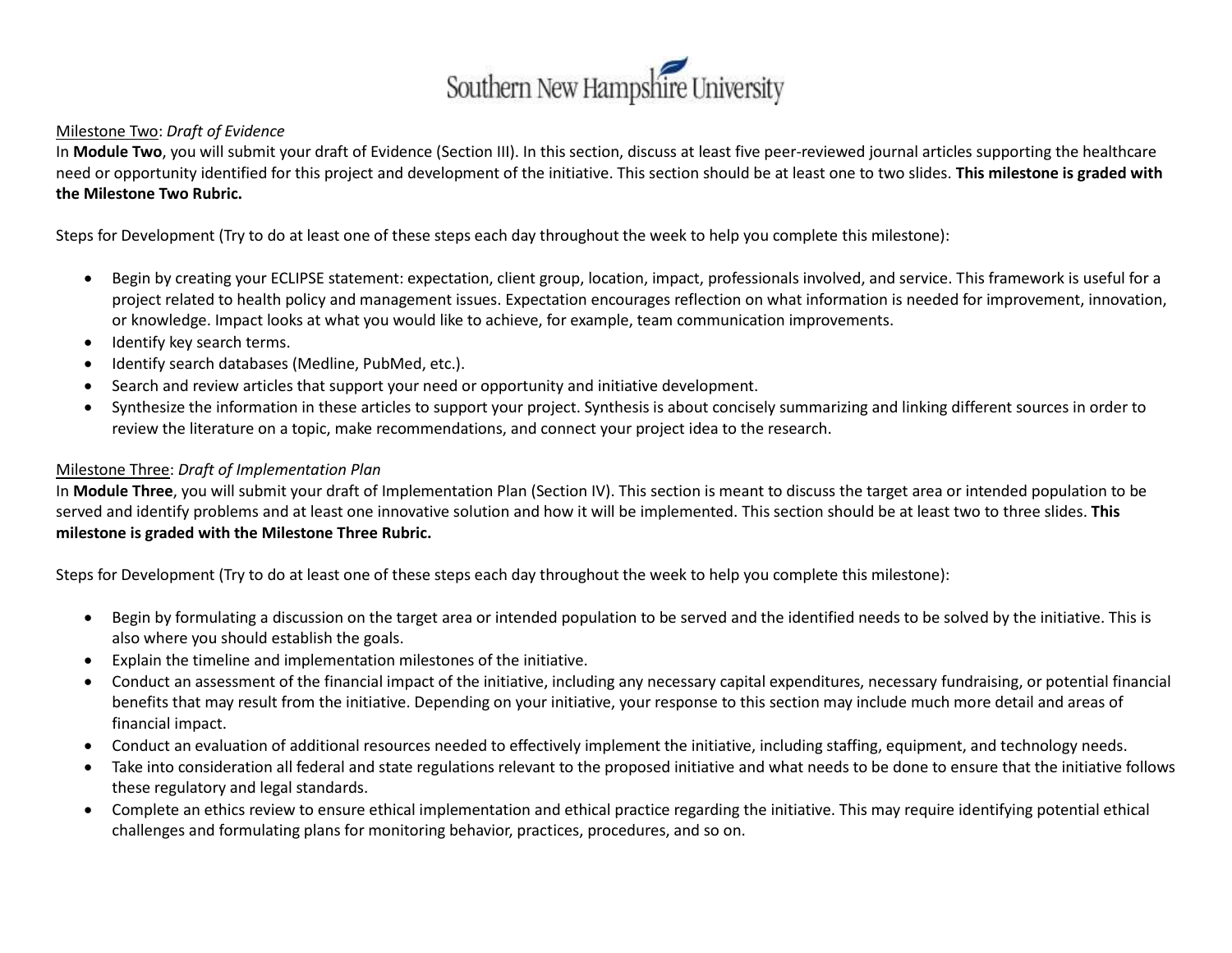

#### Milestone Four: *Draft of Evaluation Plan*

In **Module Four**, you will submit your draft of Evaluation Plan (Section V). In this section, indicate the specific goals and milestones of implementation. Identify how quality measures and strategies will be used to indicate whether the solution is effective. Specify your data collection method and how data will be analyzed. Keep in mind that data will be recorded using Excel. This section should be at least three to four slides. **This milestone is graded with the Milestone Four Rubric.**

Steps for Development (Try to do at least one of these steps each day throughout the week to help you complete this milestone):

- Begin by formulating a discussion on the specific goals and milestones of implementation of the initiative. Be sure to lay out your goals in a clear, obtainable fashion and to ensure that progress milestones are clear, reasonable, and consistent.
- Provide specific definitions of measures of progress towards obtaining the intended goals and a description of the tools that you would use to measure progress. What strategies will be used to measure success, and how will adjustments be made should progress towards these goals fall short or change?
- How do you intend to collect and analyze information to ascertain stakeholder satisfaction with the initiative? What information will be looked at, and who are the stakeholders that will be considered?

### Milestone Five: *Draft of Communication and Management Plan*

In **Module Five**, you will submit your draft of Communication and Management Plan (Section VI). In this section, identify strategies and practices to ensure stakeholder involvement and support for the project. Discuss models, theories, and/or methods to support the change management, and specify details that address the post-implementation communication process. This section should be at least three to four slides. **This milestone is graded with the Milestone Five Rubric.**

Steps for Development (Try to do at least one of these steps each day throughout the week to help you complete this milestone):

- **Progress Communication:** Discuss the strategies and practices that will be used to communicate progress with management, the board of directors, and other stakeholders within the organization.
- **Change Management Plan:** Discuss the strategies that will be used to guide relevant parties through the changes that the initiative will require. This will need to include strategies for dealing with impacted employees, patients, clients, and even departments and outside stakeholders, depending on the type of initiative within your organization.
- **Post-Implementation Communication:** How will results and ongoing communications be provided? Who will be the audiences for these various communications, and how will you ensure that each audience receives the correct information in an appropriate manner and time?

### Component 1: *Project Plan Presentation for Board of Directors*

In **Module Seven**, you will submit the Project Plan Presentation for the Board of Directors (Component 1). The Project Plan Presentation should be a 15–20-slide presentation. It should be a complete, polished artifact containing **all** of the critical elements of the final project. It should reflect the incorporation of feedback gained throughout the course. **This submission will be graded together with the Professional Reflection in Module Eight using the Final Project Rubric.**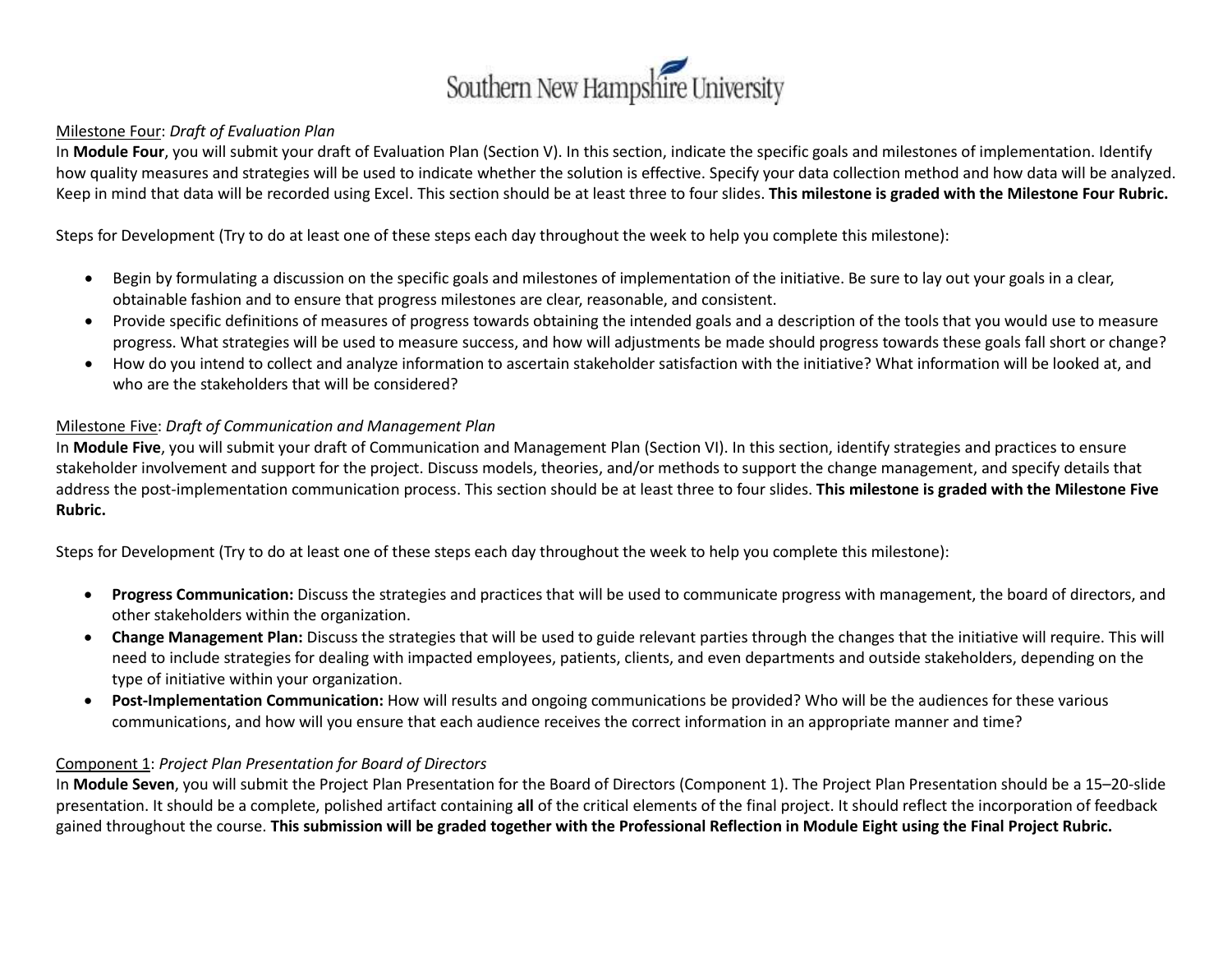

#### Component 2: *Professional Reflection*

In **Module Eight**, you will submit the Professional Reflection (Component 2). It should be a complete, polished artifact containing **all** of the critical elements of the final project. It should reflect the incorporation of feedback gained throughout the course. The Professional Reflection should be a 2–3-page Word document. **This submission will be graded together with the Project Plan Presentation in Module Eight using the Final Project Rubric.**

| <b>Milestone</b> | <b>Deliverable</b>                         | <b>Module Due</b> | Grading                                                   |
|------------------|--------------------------------------------|-------------------|-----------------------------------------------------------|
| <b>One</b>       | Profile and Healthcare Need                | <b>One</b>        | Graded separately; Milestone One Rubric                   |
| Two              | Draft of Evidence                          | Two               | Graded separately; Milestone Two Rubric                   |
| Three            | Draft of Implementation Plan               | Three             | Graded separately; Milestone Three Rubric                 |
| Four             | Draft of Evaluation Plan                   | Four              | Graded separately; Milestone Four Rubric                  |
| Five             | Draft of Communication and Management      | Five              | Graded separately; Milestone Five Rubric                  |
|                  | Plan                                       |                   |                                                           |
|                  | Component 1: Project Plan Presentation for | Seven             | Graded together with the Professional Reflection; Final   |
|                  | <b>Board of Directors</b>                  |                   | Project Rubric                                            |
|                  | Component 2: Professional Reflection       | Eight             | Graded together with the Project Plan Presentation; Final |
|                  |                                            |                   | Project Rubric                                            |

# **Deliverables**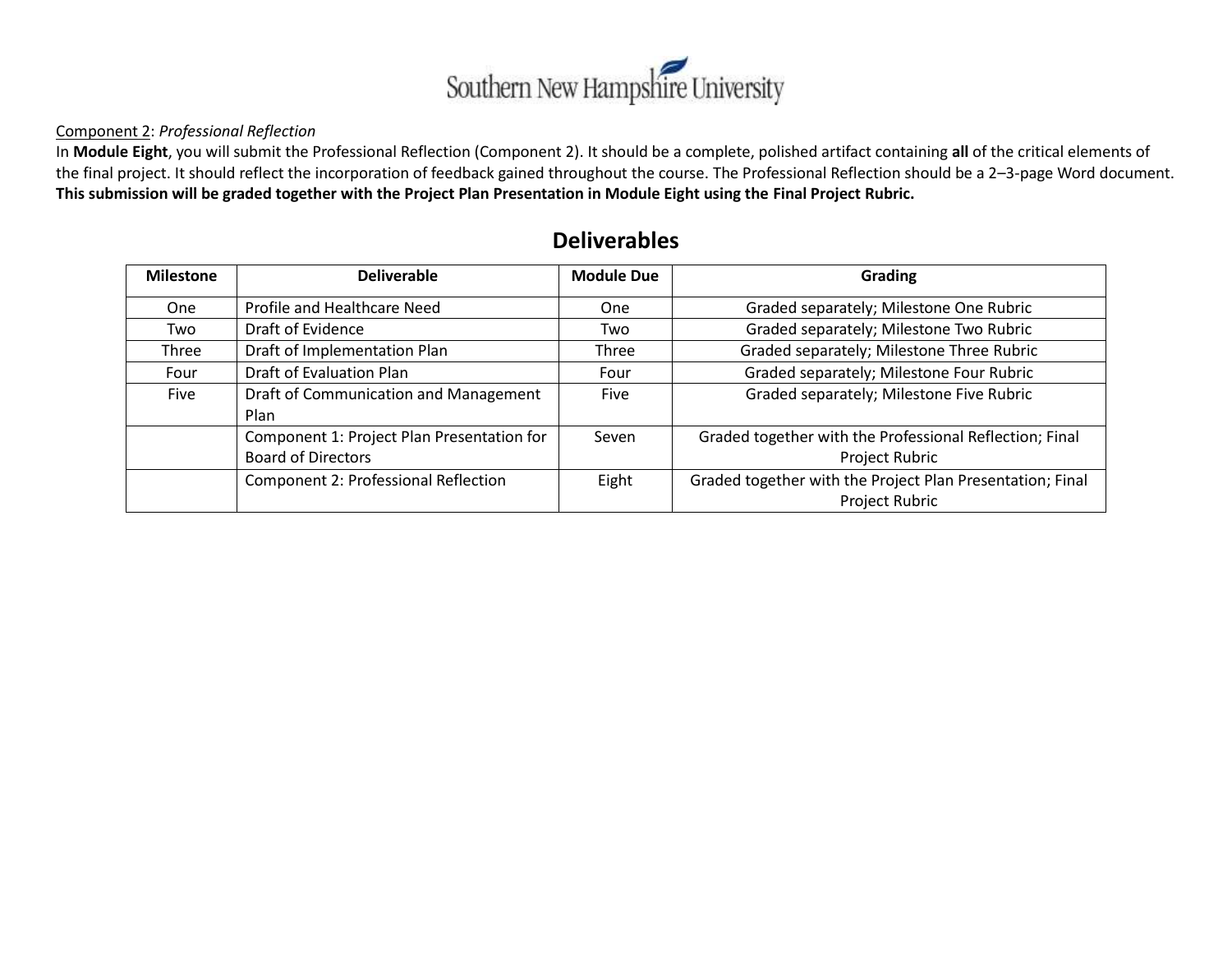

# **Final Project Rubric**

**Guidelines for Submission:** This rubric will be applied to both components as a whole, and neither component will be assessed on its own. Your Project Plan Proposal will be submitted in the form of a 10–15-slide presentation. You may use any presentation tool to prepare the visuals for your presentation (such as PowerPoint or Prezi). You also have the ability to submit presentation speaker notes in place of audio recording, if approved by your instructor. You must include at least 10 references. Your Professional Reflection should be submitted in the form of a well-crafted, reflective essay, most likely consisting of 2–3 pages, in a Word document with double-spacing, 12-point Times New Roman font, and one-inch margins. For both submission artifacts, you should properly cite research and references in APA format.

The "Possible Indicators of Success" are examples for you and the instructor of the types of concepts to look for to demonstrate proficiency. They are neither exhaustive nor proscriptive and should be used as guides for illustrating how your capstone embodies the outcome. All outcomes are weighted equally.

| HCM-491-01: Engage diverse healthcare stakeholders using communications that reflect keen interpersonal skills,                                                    |                   | <b>Not Proficient</b> |  |  |  |
|--------------------------------------------------------------------------------------------------------------------------------------------------------------------|-------------------|-----------------------|--|--|--|
| effective collaboration practices, and deep cultural competence                                                                                                    |                   | $0\%$                 |  |  |  |
| Possible Indicators of Success                                                                                                                                     |                   |                       |  |  |  |
| Does the capstone demonstrate the student's ability to evaluate and integrate best communication strategies and practices for engaging stakeholders?               |                   |                       |  |  |  |
| Does the capstone demonstrate the student's ability to be inclusive and accepting of diverse cultural backgrounds?                                                 |                   |                       |  |  |  |
| Does the capstone demonstrate the student's ability to potentially collaborate with others working toward a common healthcare goal?                                |                   |                       |  |  |  |
| Does the capstone demonstrate the student's ability to recognize the importance of developing his or her own interpersonal skills?                                 |                   |                       |  |  |  |
| HCM-491-02: Demonstrate knowledge of microeconomic, macroeconomic, and financial principles through monitoring                                                     | <b>Proficient</b> | <b>Not Proficient</b> |  |  |  |
| and utilization of financial and economic data for decision making and strategic planning                                                                          | 100%              | 0%                    |  |  |  |
| Possible Indicators of Success                                                                                                                                     |                   |                       |  |  |  |
| Does the capstone demonstrate the student's ability to effectively establish estimates of financial impacts of health initiatives?                                 |                   |                       |  |  |  |
| Does the capstone demonstrate the student's ability to ascertain and utilize the appropriate data and information required to support decision-making processes    |                   |                       |  |  |  |
| relative to initiative implementation?                                                                                                                             |                   |                       |  |  |  |
| Does the capstone demonstrate the student's ability to integrate principles of finance and business into healthcare decision-making and strategic planning?        |                   |                       |  |  |  |
| Does the capstone demonstrate the student's ability to research, evaluate, and utilize financial and economic data to inform strategic plans?                      |                   |                       |  |  |  |
| HCM-491-03: Utilize principles and functions of management to foster organizational development, promote effective                                                 | <b>Proficient</b> | <b>Not Proficient</b> |  |  |  |
| use of human resources, and enhance operations                                                                                                                     | 100%              | 0%                    |  |  |  |
| Possible Indicators of Success                                                                                                                                     |                   |                       |  |  |  |
| Does the capstone demonstrate the student's ability to logically and effectively plan for implementation of initiatives with a "big picture" view?                 |                   |                       |  |  |  |
| Does the capstone demonstrate the student's ability to determine, assess, and communicate staffing needs with stakeholders?                                        |                   |                       |  |  |  |
| Does the capstone demonstrate the student's ability to logically and comprehensively plan for change management and initiative implementation management needs?    |                   |                       |  |  |  |
| Does the capstone demonstrate the student's ability to ascertain and plan for human and other resource needs and impacts during implementation of initiative or to |                   |                       |  |  |  |
| enhance operations of existing practices?                                                                                                                          |                   |                       |  |  |  |